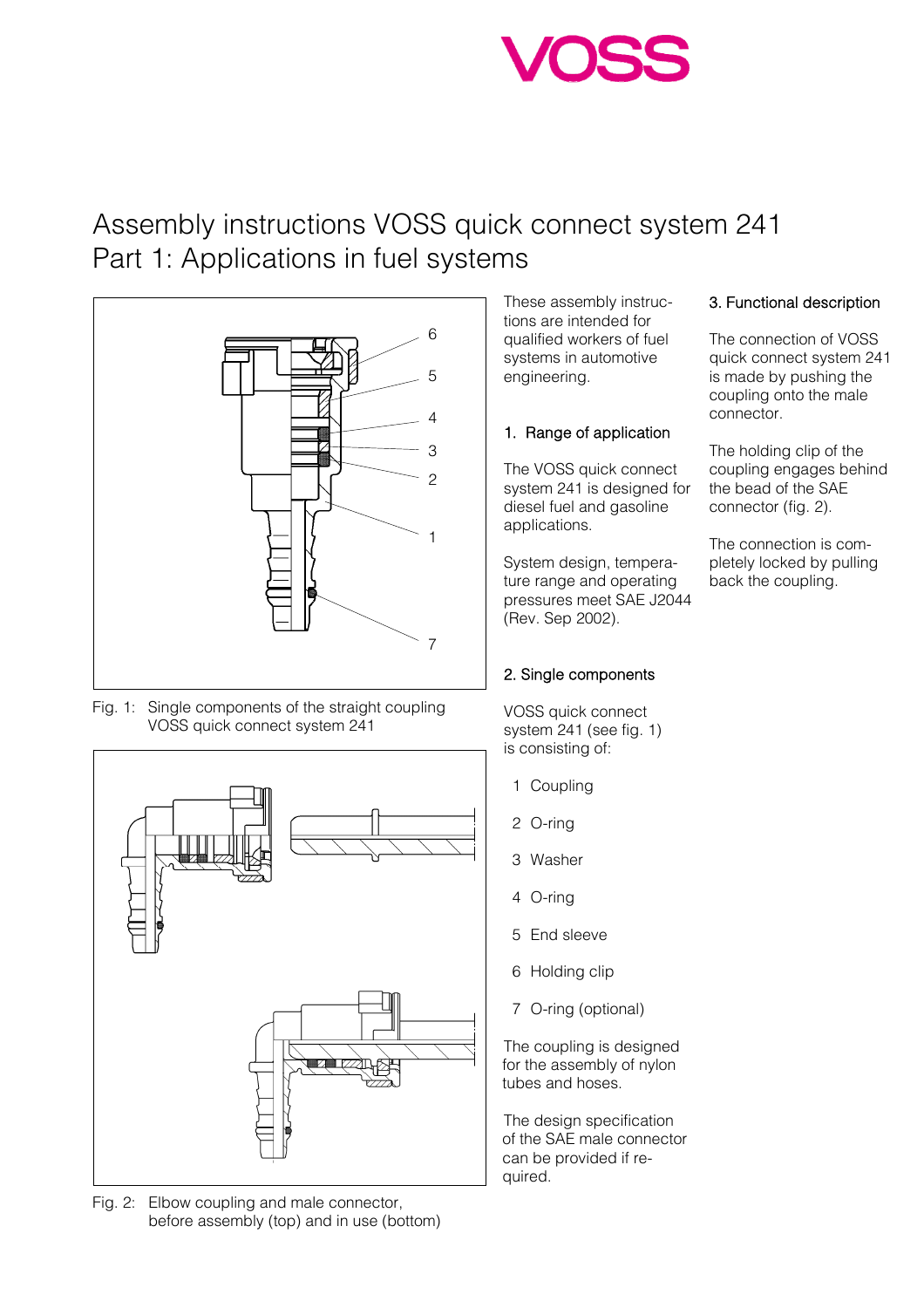# Assembly instructions VOSS quick connect system 241 Part 1: Applications in fuel systems



Fig. 3: Coupling and male connection before assembly



Fig. 5: Pushing the coupling as far as it will go onto the male connector



Fig. 6: Pulling back the coupling to the locked position



Fig. 7: Pushing the coupling out of the locked position for disconnecting



Fig. 8: Compressing the lugs of the holding clip and pulling the coupling off

## 4. Assembly instructions

### 4.1. Assembly

Before assembly the components have to be checked. They must be clean and should not show any signs of damage.

During the assembly process the holding clip has to be in a centered position (fig. 4).

The coupling is pushed onto the male connector to the limit stop. The holding clip of the coupling engages behind the bead of the male connector.

By pulling back the coupling manually against the pushing direction, the holding clip reaches the locking position. In this position the system cannot be opened.

## 4.2. Disassembly

Before disconnecting the line must be free of pressure and the area of the holding clip free from dirt.

Moving the coupling in the initial pushing direction causes the holding clip to leave the locked position. The lugs of the holding clip can be compressed and the coupling can be pulled off the male connector.



Fig. 4: Holding clip in centered position



Fig. 9: System not locked (see also figs. 5 and 7)

Pull the coupling back in the indicated direction for locking the system.



Fig. 10: System locked (see also fig. 6)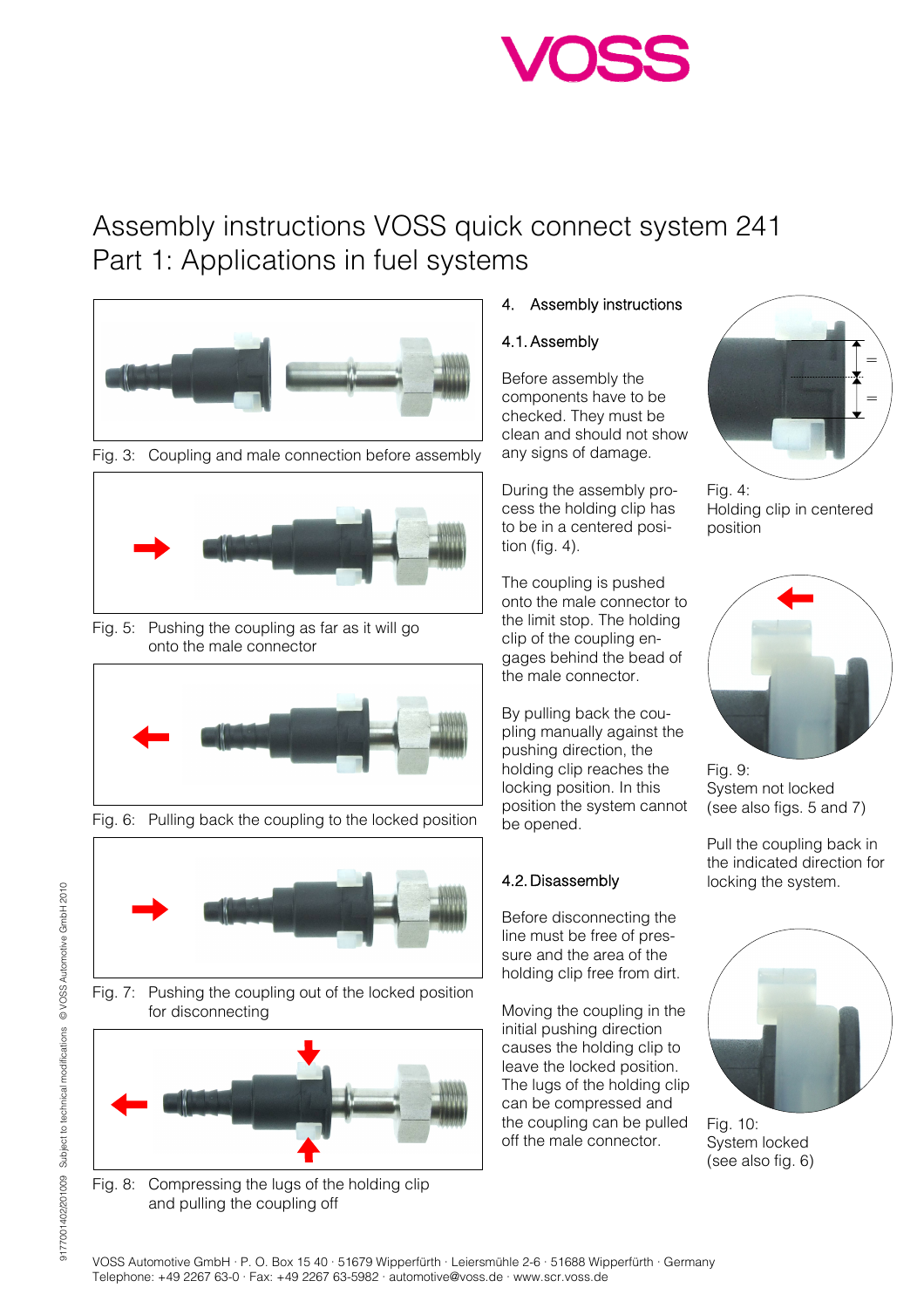# Assembly instructions VOSS quick connect system 241 Part 2: Applications in electrically heated SCR systems



Fig. 1: Single components of the straight coupling VOSS quick connect system 241 for electrically heated SCR systems



Fig. 2: Elbow coupling and male connector, before assembly (left) and in use (right) These assembly instructions are intended for qualified workers of SCR systems in automotive engineering.

### 1. Range of application

The VOSS quick connect system 241 is designed especially for urea solutions in electrically heated SCR systems.

System design, temperature range and operating pressures meet SAE J2044 (Rev. Sep 2002).

## 2. Single components

VOSS quick connect system 241 (see fig. 1) is consisting of:

- 1 Coupling
- 2 O-ring
- 3 Washer
- 4 O-ring
- 5 End sleeve
- 6 Holding clip
- 7 Housing
- 8 Corrugated tube
- 9 Insulation
- 10 Heating wire
- 11 Nylon tube

The coupling is designed optionally for the assembly or laser welding of nylon tubes.

The design specification of the SAE male connector can be provided if required.

## 3. Functional description

The connection of VOSS quick connect system 241 is made by pushing the coupling onto the male connector.

The holding clip of the coupling engages behind the bead of the SAE connector (fig. 2).

The connection is completely locked by pulling back the coupling.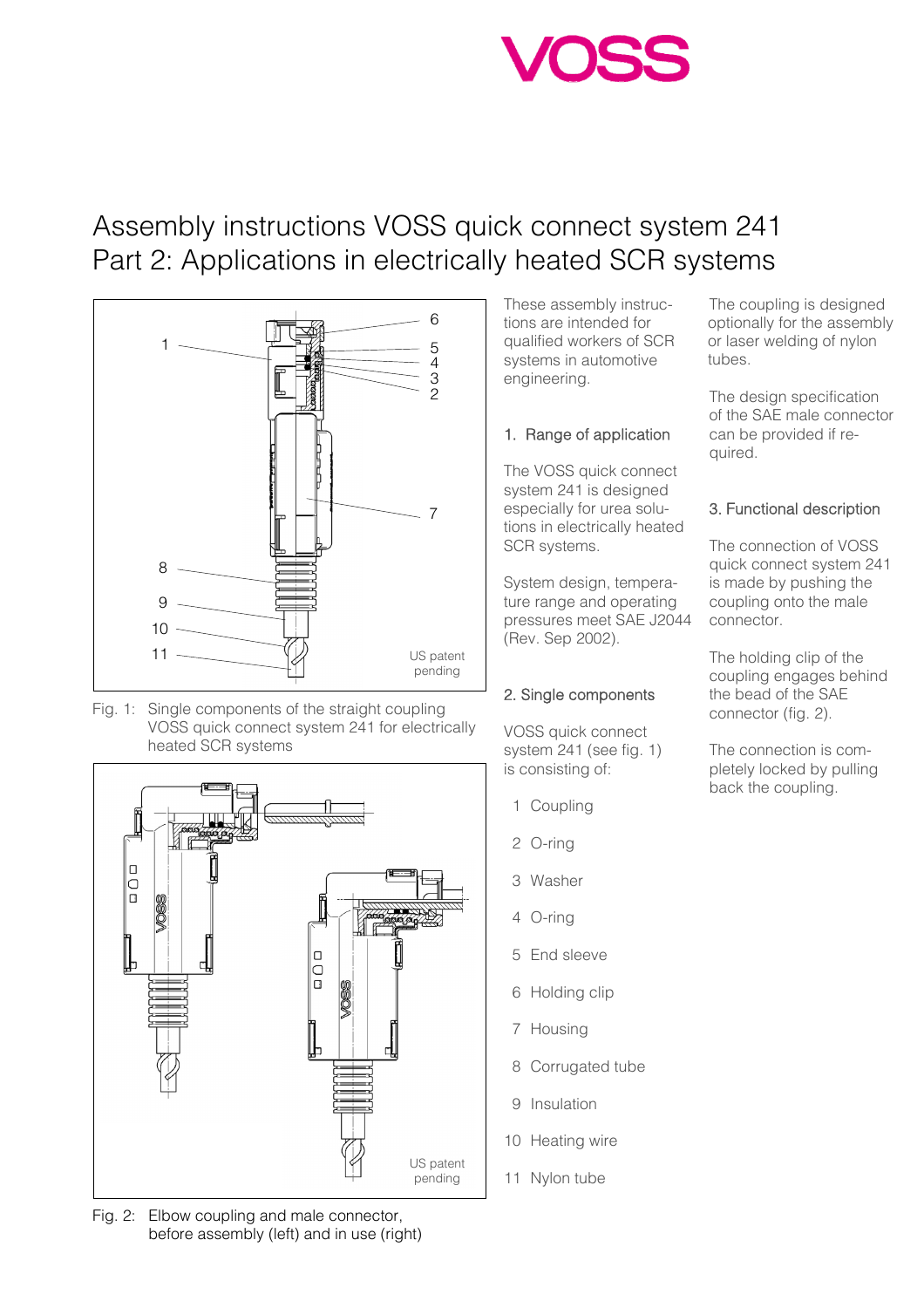# Assembly instructions VOSS quick connect system 241 Part 2: Applications in electrically heated SCR systems



Fig. 3: Coupling and male connection before assembly



Fig. 5: Pushing the coupling as far as it will go onto the male connector; in the process the holding clip engages



Fig. 6: Pulling back the coupling to the locked position



Fig. 7: Pushing the coupling out of the locked position for disconnecting



Fig. 8: Compressing the lugs of the holding clip and pulling the coupling off

## 4. Assembly instructions

### 4.1. Assembly

Before assembly the components have to be checked. They must be clean and should not show any signs of damage.

During the assembly process the holding clip has to be in a centered position (fig. 4).

The coupling is pushed onto the male connector to the limit stop. The holding clip of the coupling engages behind the bead of the male connector.

By pulling back the coupling manually against the pushing direction, the holding clip reaches the locking position. In this position the system cannot be opened.

## 4.2. Disassembly

Before disconnecting the line must be free of pressure and the area of the holding clip free from dirt.

Moving the coupling in the initial pushing direction causes the holding clip to leave the locked position. The lugs of the holding clip can be compressed and the coupling can be pulled off the male connector.



Fig. 4: Holding clip in centered position



Fig. 9: System not locked (see also figs. 5 and 7); pull the coupling back in the indicated direction for locking the system.



Fig. 10: System locked (see also fig. 6)

9177001401/201009 Technische Änderungen vorbehalten © VOSS Automotive GmbH 2010

9177001401/201009 Technische Änderungen vorbehalten © VOSS Automotive GmbH 2010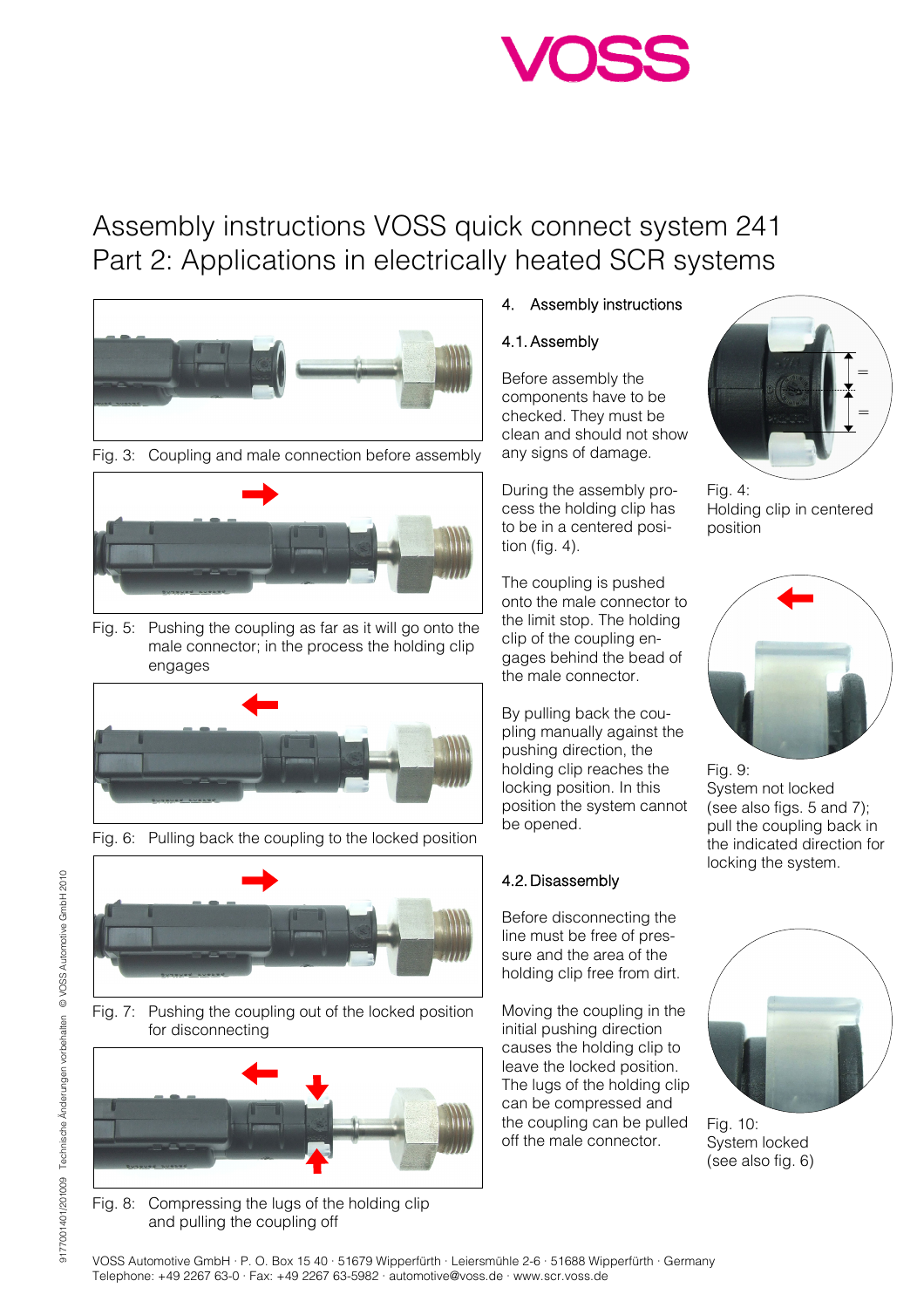# Assembly instructions VOSS quick connect system 241 Part 3: Applications in SCR systems



Fig. 1: Single components of the straight coupling VOSS quick connect system 241



Fig. 2: Elbow coupling and male connector, before assembly (top) and in use (bottom) These assembly instructions are intended for qualified workers of SCR systems in automotive engineering.

### 1. Range of application

The VOSS quick connect system 241 is designed for urea solutions in SCR systems.

System design, temperature range and operating pressures meet SAE J2044 (Rev. Sep 2002).

## 2. Single components

VOSS quick connect system 241 (see fig. 1) is consisting of:

- 1 Coupling
- 2 O-ring
- 3 Washer
- 4 O-ring
- 5 End sleeve
- 6 Holding clip
- 7 O-ring (optional)

The coupling is designed for the assembly of nylon tubes and hoses.

The design specification of the SAE male connector can be provided if required.

## 3. Functional description

The connection of VOSS quick connect system 241 is made by pushing the coupling onto the male connector.

The holding clip of the coupling engages behind the bead of the SAE connector (fig. 2).

The connection is completely locked by pulling back the coupling.